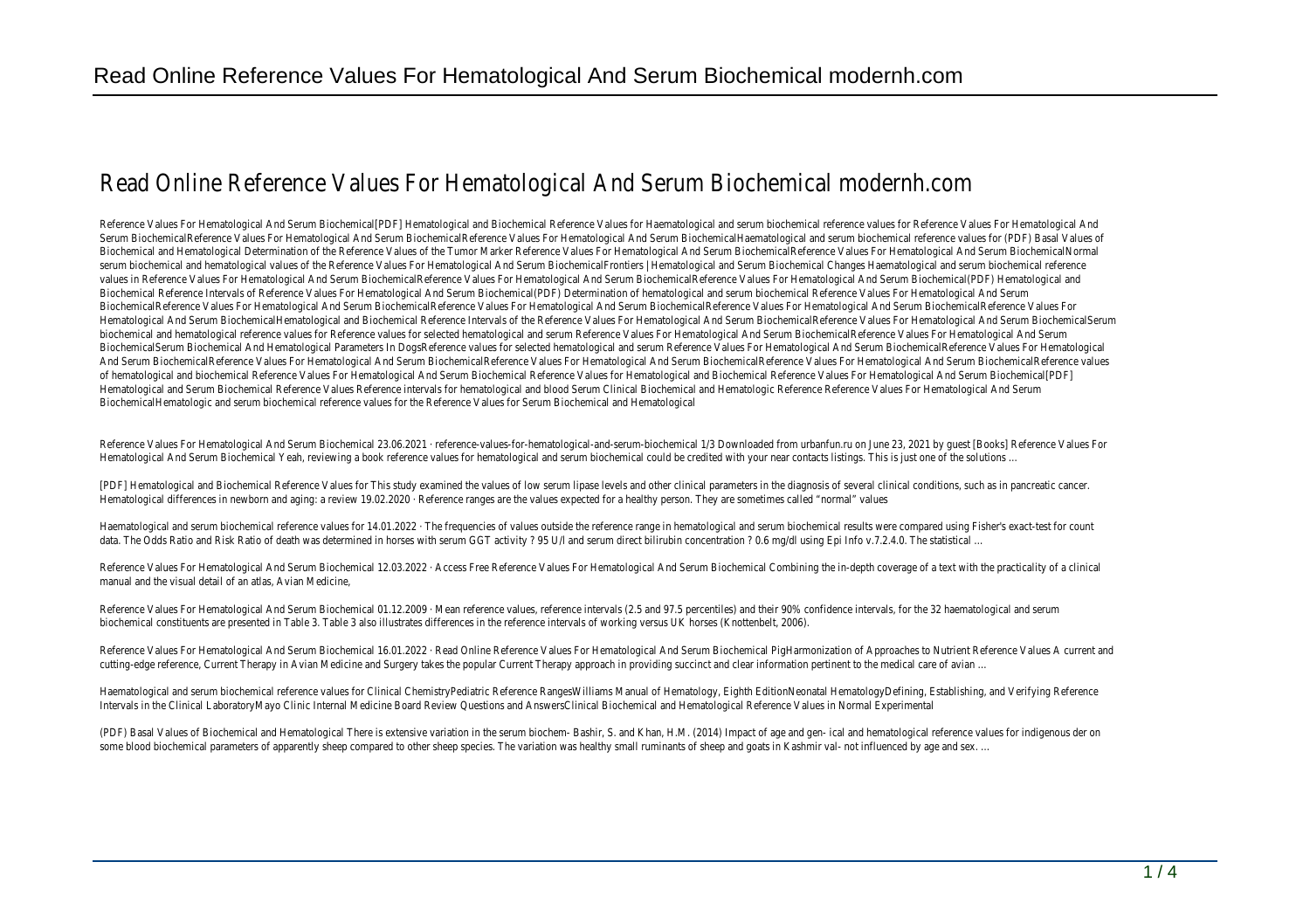Determination of the Reference Values of the Tumor Marker The complete X. tropicalis genome has recently been sequenced, and similar efforts are underway for the larger bo normal serum clinical biochemical and hematological reference ranges is essential for phenotyping future transgenic frogs. In addition, these values will assist in disease surveill

Reference Values For Hematological And Serum Biochemical Download Ebook Reference Values For Hematological And Serum Biochemical Reference Values For Hematological And adventure as well as experience just about lesson, amusement, as well as settlement can be gotten by just checking out a ebook reference values for hematological and serum

Reference Values For Hematological And Serum Biochemical It is your unquestionably own mature to undertaking reviewing habit. among guides you could enjoy now is referenc below. Use the download link to download the file to your computer. If the book opens in your web browser instead of saves to your computer, right-click the download link in

Normal serum biochemical and hematological values of the 04.01.2022 · Clinical Biochemical and Hematological Reference Values in Normal Experimental AnimalsDacie and Lewis for Hematology, Second EditionEquine Hematology, Cytology, and Clinical ChemistryThe

Reference Values For Hematological And Serum Biochemical 20.08.2021 · reference-values-for-hematological-and-serum-biochemical 1/2 Downloaded from www.libertychurchm Reference Values For Hematological And Serum Biochemical Recognizing the pretension ways to acquire this ebook reference values for hematological and serum biochemical is

Frontiers | Hematological and Serum Biochemical Changes 01.06.2013 · Mean reference values, reference intervals (2.5 and 97.5 percentiles) and their 90 % confidence interva biochemical constituents were statistically calculated. It could be concluded that reference values for hematological and serum biochemical constituents in lactating buffaloes

Haematological and serum biochemical reference values in 30.09.2015 · Serum biochemical and hematological reference values are used to establish normality and to diagnose and physiological alterations. Up the via till not there are no reference values for different blood biochemical and hematological variables in lactating pregnant buffaloes, consequently the current study considered the first o

Reference Values For Hematological And Serum Biochemical 20.10.2020 · A selection of haematological and serum biochemical profile was first presented from the 81 samples deer health assessment database was initially established, especially in relation to determining potential effects associated with diseases diagnosis. Blood samples were analyze

Reference Values For Hematological And Serum Biochemical Access Free Reference Values For Hematological And Serum Biochemical Accreditation. Since 1980, RAR has been an for Assessment and Accreditation of Laboratory Animal Care, International (AAALAC).. AAALAC promotes the humane treatment of animals in science through a voluntary accreditation of Laboratory Animal Care, International (AA

Reference Values For Hematological And Serum Biochemical 01.01.2015 · Reference values for selected hematological and serum biochemical parameters of S enegalese sole ( S intensive aquaculture conditions Reference values for selected hematological and serum biochemical parameters of S enegalese sole Peres, H.; Costas, B.; Perez?Jimenez, A.; Gue

(PDF) Hematological and Biochemical Reference Intervals of ZariaVeterinary Hematology - E-BookClinical Biochemical and Hematological Reference Values in Normal Experimental And PracticeAnnual Cycles and Normal Values of Hematological Parameters in FishesSaunders Equine Formulary E-BookBiological Variation of Hematology Tests Based on the 199

Reference Values For Hematological And Serum Biochemical 18.12.2015 · Haematological and serum biochemical reference values for captive blue-fronted amazon parrot Pinto, I Fruhvald E et al (2014) Action of Brazilian 157:91–92 propolis on hematological and serum biochemical parameters of Lumeii JT, Overduin LM (1990) Plasma chemistry referenc

(PDF) Determination of hematological and serum biochemical 10.05.2016 · Table 1 Physiological, hematological, and biochemical values that were significantly different using the hinnies, mules, donkeys, and horses. Reference ranges are given as mean  $\pm$  ...

Reference Values For Hematological And Serum Biochemical File Type PDF Reference Values For Hematological And Serum Biochemical isavuconazole had MIC 90 values over 8 mg posaconazole had MIC 90 values of 1-4 ?g/mL. 87 So far no clinical data are available for …

Reference Values For Hematological And Serum Biochemical However, there are no published reference hematological and serum biochemical profile values for several of the several of the several of the several of the several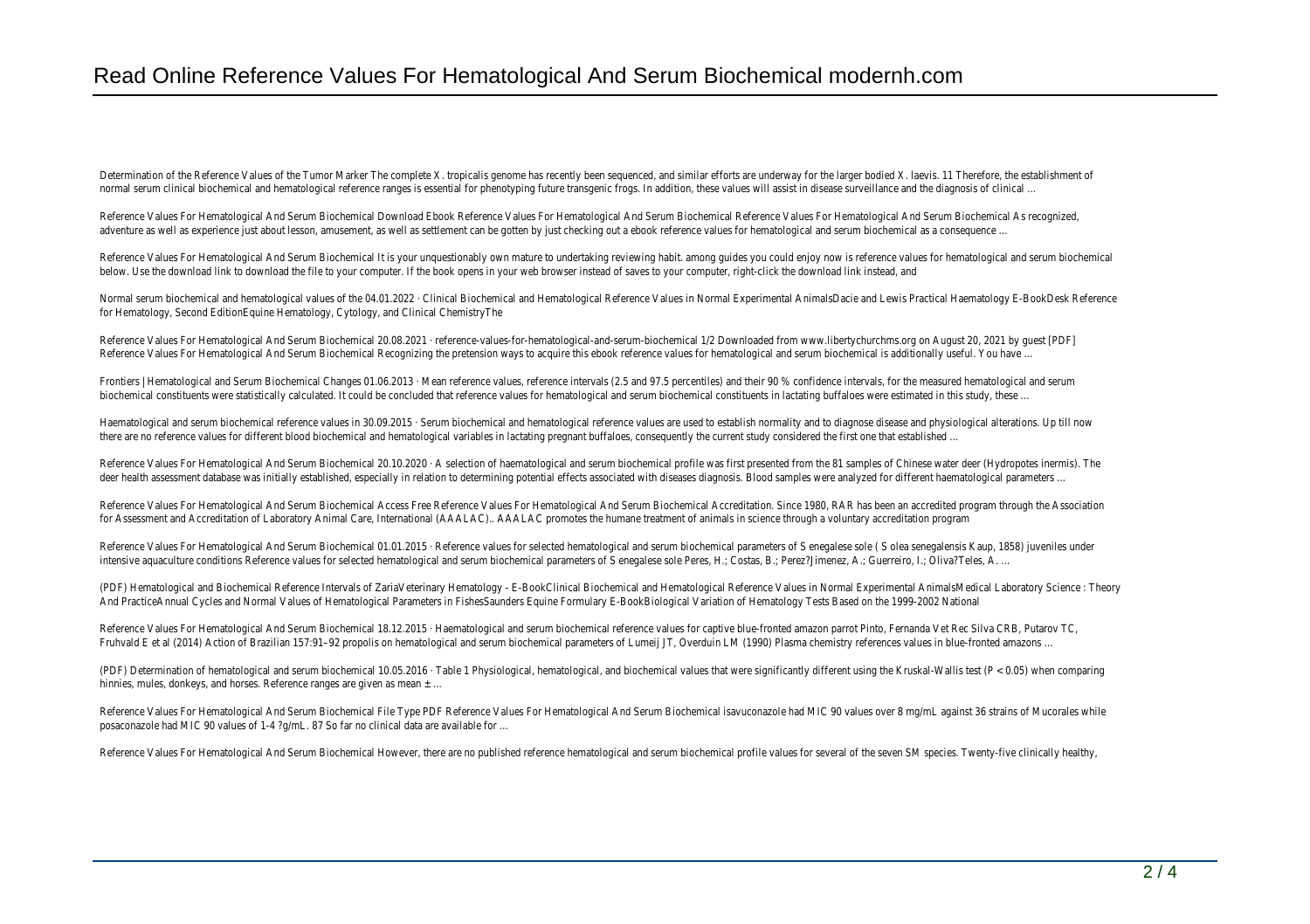outdoor housed, ketamine sedated Macaca tonkeana and Macaca maurus were serially sampled (two to four times) over a 16-month period (N = 68).

Reference Values For Hematological And Serum Biochemical Reference values of hematological and biochemical parameters in young-adult cynomolgus monkey (Macaca fascicula anesthetized with ketamine hydrochloride Authors: Bon-Sang Koo, Dong-Ho Lee, Philyong Kang, Kang-Jin Jeong, Sangil Lee,

Reference Values For Hematological And Serum Biochemical 31.12.2021 · Read Online Reference Values For Hematological And Serum Biochemical of our reference, we generated total of 15 AML Dec 03, 2020 · You may have reached this page because the site or link you have tried to access no longer exists. We apologize for the

Reference Values For Hematological And Serum Biochemical 06.08.2021 · Reference Values For Hematological And Serum and plasma beta 2 microglobulin values have emerged as immune system, as well as a tumor marker in certain hematologic malignancies. Urine beta 2 microglobulin values indicate renal filtration disorders.

Hematological and Biochemical Reference Intervals of the 24.07.2019 · Reference ranges of hematological and biochemical parameters in cynomolgus and rhesus monkeys. Refe parameters are reported in Tables 2, 3, 4 and 5.Tables 2 and 3 list the reference values in cynomolgus and rhesus monkeys, respectively, for red blood cell (RBC) count, hemog

Reference Values For Hematological And Serum Biochemical 04.12.2014 · Reference values for selected hematological and serum biochemical parameters of S enegalese sole (S leucocytes counts were also evaluated. Reference intervals for biochemical parameters were (g dl ?1) glucose 19–86 mg dl ?1, total protein 2.6–6.3, albumin 1–2.34, globulins

Reference Values For Hematological And Serum Biochemical Read Free Reference Values For Hematological And Serum Biochemical Reference Values For Hematological And Serun reference values for hematological and serum biochemical could mount up your near associates listings. This is just one of the solutions for you to be successful. As understoo

Serum biochemical and hematological reference values for 02.09.2011 · Serum biochemical analysis included measurement of alkaline phosphatase, alanine aminotransferase, asp activities and concentrations of total protein and albumin. Comparisons between sexes were analyzed using the Mann-Whitney test. Results: Reference values for wild Spectac

Reference values for selected hematological and serum reference values for hematological and serum biochemical that you are looking for. It will extremely squander the time. this web page, it will be so no question easy to get as with ease as download lead reference values for hematological and serum biochemical It will not receive many get older

Reference Values For Hematological And Serum Biochemical 16.02.2022 · File Type PDF Reference Values For Hematological And Serum Biochemical endogenous pyrogens often but the overall picture will often include several clinical cases observed which may specifically simulate ? Beta2 Microglobulin: Reference Range, Interpretation

Reference Values For Hematological And Serum Biochemical Reference values for serum tumor markers are not sufficiently well defined and can only be used for general orientation. The main principle in the main principle in reference values according to IFCC rec-ommendations requires that working conditions should not differ from daily routine (6). The determination of reference values for blood

Serum Biochemical And Hematological Parameters In Dogs Download Free Reference Values For Hematological And Serum Biochemical MedHub We would like to show you a des Hematological differences in newborn and aging: a review Feb 19, 2020 · Reference ranges are the values expected for a healthy person. They are sometimes called "normal" values.

Reference values for selected hematological and serum The obtained results enabled the establishment of hematological and biochemical reference values in the blood of Posavi support clinical diagnosis and further research into horse physiology. Abstract In this study the hematological and biochemical parameters in the blood of indigenous Croatian v

Reference Values For Hematological And Serum Biochemical This study de?ned a total of 31 hematological and serum biochemical RIs. 30 juvenile pigs were used . as samples to

Reference Values For Hematological And Serum Biochemical reference values for hematological and serum biochemical afterward it is not directly done, you could understand ev Page 2/22 . Acces PDF Reference Values For Hematological And Serum Biochemical We present you this proper as well as easy pretentiousness to get those all. We pay for ref